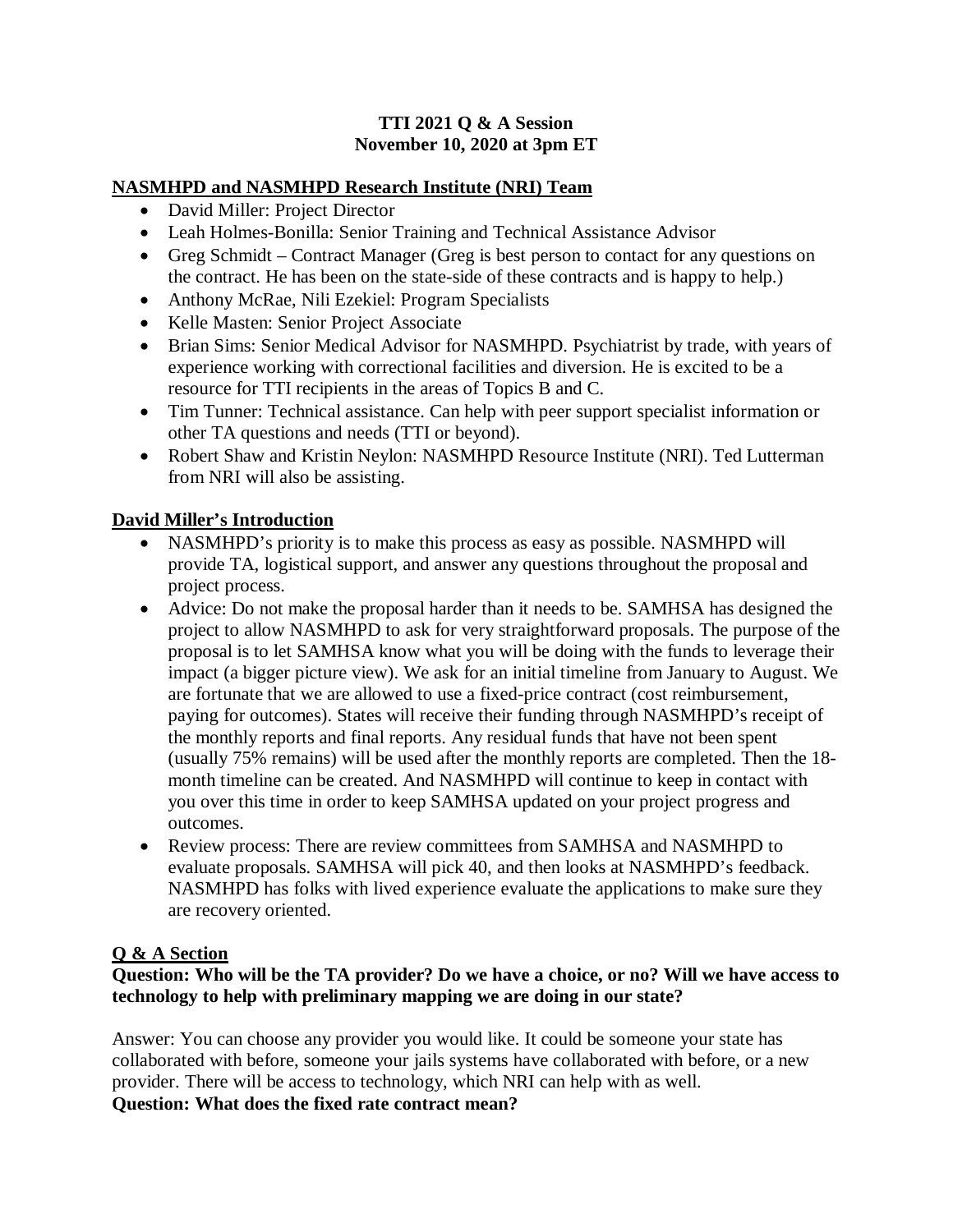Answer: In this contract, NASMHPD sends a check for each monthly report. NASHMPD funds your project through these payments. You will have received your full funding by August but can continue to use the funding afterwards. If you will use a **subcontract** (ex. a university), **please indicate this in the proposal**, because it will make it easier for approval. If you are using a consultant, it is not as important. This project really is dictated by what the state would like to do, and there is not usually pushback on this from SAMHSA.

A contract can be signed as early as January, but most likely in February. The clock starts in January (January-August reports and a final report). For example, if your contract is signed in February, you would owe a January and February report on March 1<sup>st</sup> (We know there would not be much info on the reports. The reports are to trigger the percentage of the funding). You will get your funding each month. By the time you are ready to get your project going, you should have a chunk of funding. It is expected that the first month or so will be spent in planning and team building. This should be part of your first few monthly reports.

#### **Question: How much is the contract for?**

Answer: The award is for \$150,000.

#### **Question: Is the funding from this grant to be used for jails only or can it be used in our prison as well?**

Answer: SAMHSA is focused on lower offenses, which means that the funding is for jails only.

#### **Question: Are there 40 awards total, or 40 in each category?**

Answer: There are 40 total. States can apply for multiple awards. Besides the 23 states who already received funding for bed registries, states could apply for all 3.

#### **Question: If you can put in applications for each topic, is that splitting the maximum award across the topics or does that triple the money states can be awarded?**

Answer: You could conceivably receive 3 awards of \$150,000 each. You can apply for multiple topics, but you can only receive one within EACH topic. You could receive up to 3 awards for a total of \$450,000, if you have not already been awarded for Topic A (Bed Registry).

#### **Question: Are the funds meant to purchase technical assistance services to improve our work?**

Answer: We want your award dollars to go to your project. If there is something that you need that our SMEs can't cover (ex. a training from a certain group), we have TA funding to reach out and contract. We don't want to use your \$150k, we can use our limited TA funds from SAMHSA for that.

#### **Question: Are there any restrictions on what you can spend the funds on?**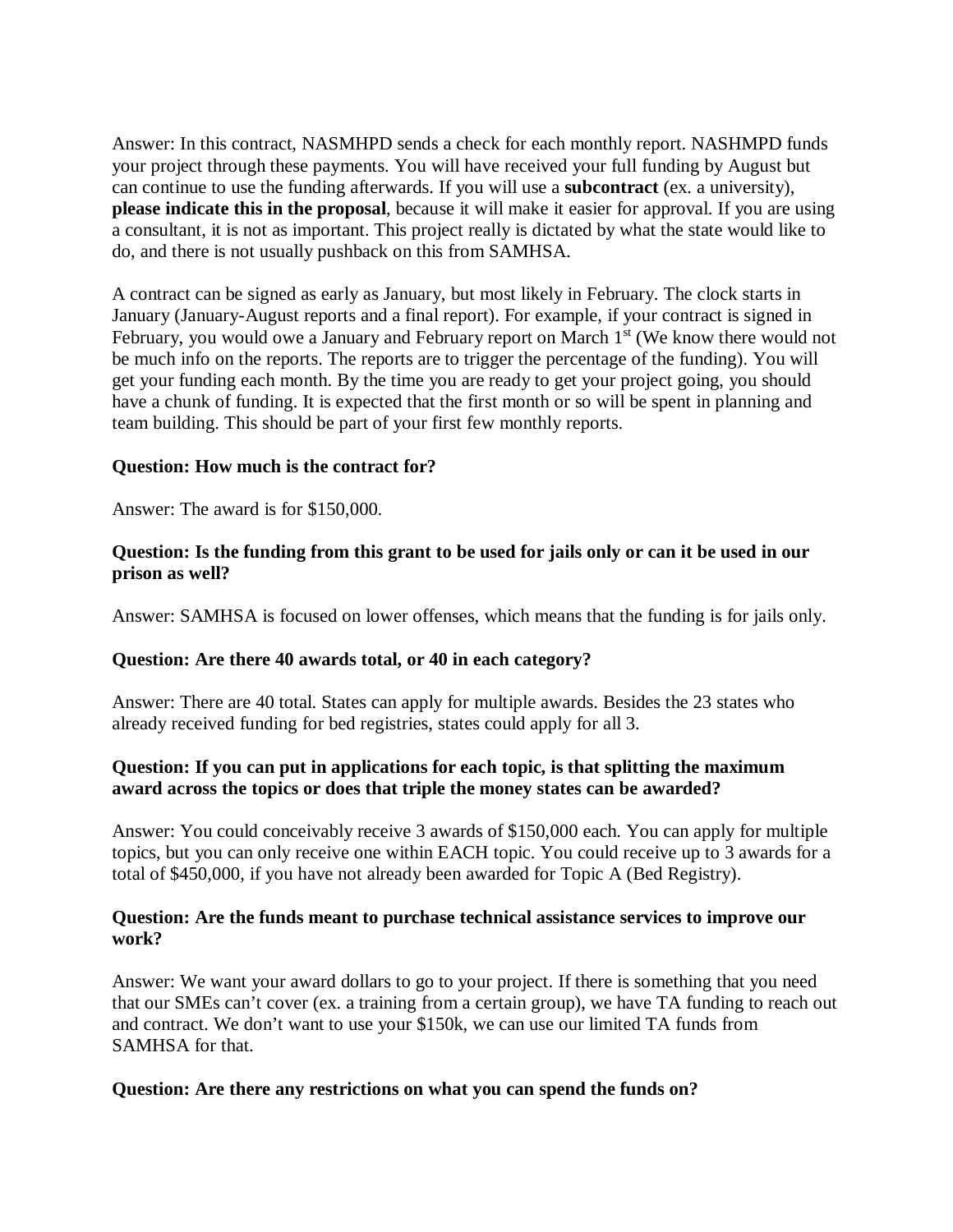Answer: You cannot spend the funds on travel, food, software, computers, hardware, or renovations. It is the same kind of restrictions that are unallowable in grants. We discourage any type of equipment. When you buy equipment with these funds, SAMHSA will own that equipment and it will have to be returned.

Funding can be used for stipends. For example, if you have peer specialists, you cannot pay for their travel to come to attend a training, but you can pay them for their time with a stipend, which they may use for any costs they incur.

## **Question: The application states that funds cannot be used for computers or administrative purposes. Is it allowed to purchase tablets for use as a part of a program strategy such as mobile work or telehealth?**

Answer: Tablets and similar products fall under personal property, which is not allowable. Or, you would have to return the product in September.

## **Question: Can equipment be purchased to support telehealth services?**

Answer: Equipment is off limits. Support for telehealth, like the ability to have Zoom, would be different. But actual equipment is not allowable. If SAMHSA funds the equipment they'll need to get it back.

## **Question: You also mentioned no software. But Topic A is for a registry - probably electronic - so would we be able to purchase the development of a software to create the registry?**

Answer: The software restriction is mostly for office type software. If you are using a custom software, or modified OTS software specifically for specialized software like the bed registry, that could be budgeted, and could be acceptable. We allowed the past 23 states to buy software. Since it is the focus for Topic A this year, it should be allowable – please put it in your proposal. We will be able to use the same justifications as we did before, but only for Beds Registry projects.

## **Question: Could these funds be utilized for mental health courts?**

Answer: They could: This falls in line with Topic B. However, if there is a huge interest in Topic B, SAMHSA will be looking at which projects focus on up the road interventions and diversion. They would rather you spend your money on someone not even have gotten to the point where they are in a MH court (before jail, keeping them from any type of police involvement). Please see the National Guidelines for more information. It would be allowable but maybe not preferable, especially if applications are competitive.

### **Question: Can you speak a little bit about how to game plan for possible COVID-related delays in implementation between January-August? Particularly for projects that might involve correctional settings.**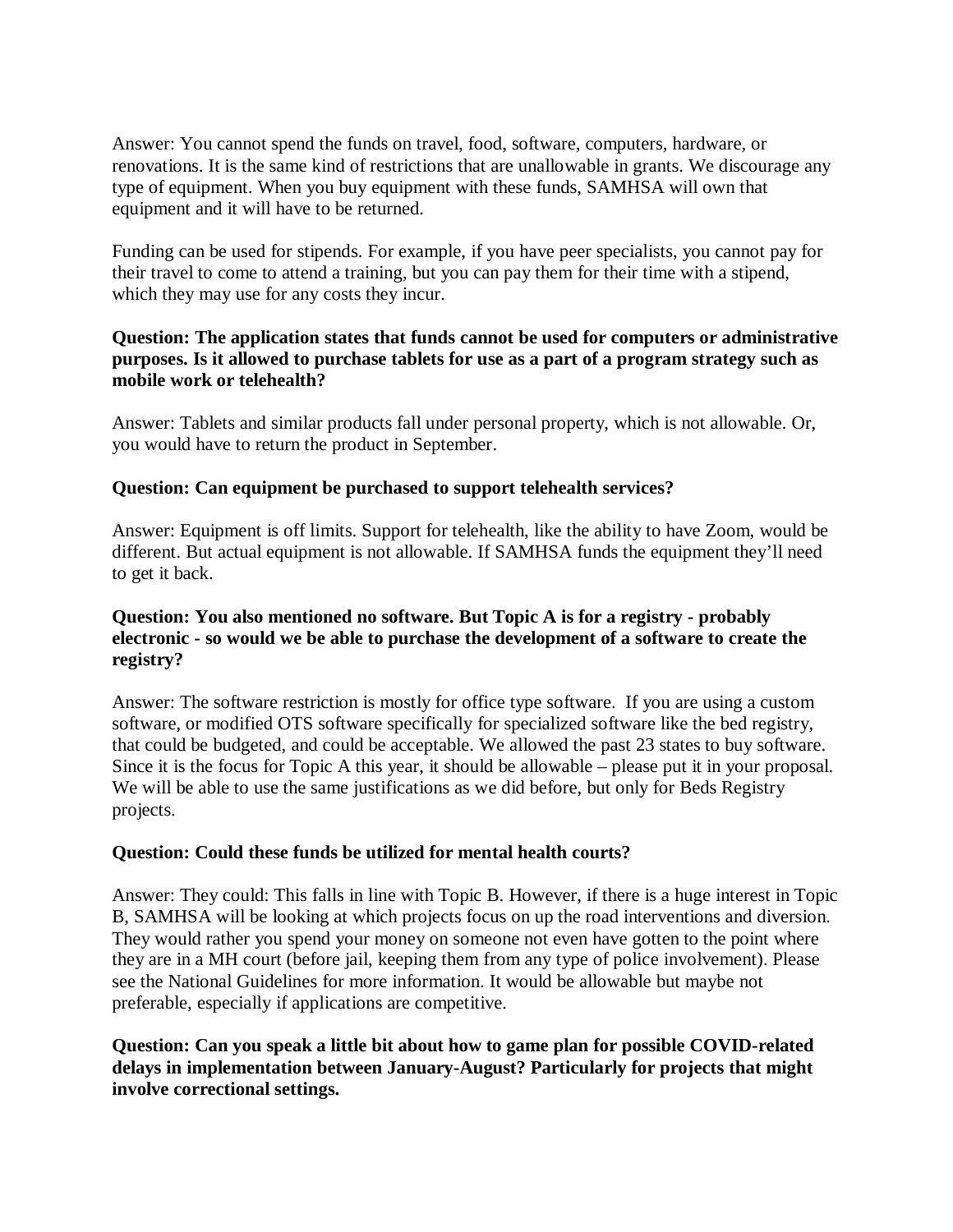Answer: Many projects had to adapt last year and did so successfully. We plan to give the flexibility to maneuver through. Put a timeline together that does not reflect COVID (what we would do pre-COVID), and once you're awarded, we have the flexibility to build a flexible timeline. There are examples of states who adjusted when they had been planning on working in hospitals. For example, in MA, they shifted from older peer specialists in hospitals to peer specialists for adults who hoarded. Your timeline can say what you plan to do, but it is good to have a plan for what you could shift to if needed.

There will be barriers with or without COVID. We want you to be able to use the funding in the best way you can. Once you create your contract, we will ask you to take the specificity out of it in order to create your scope of work. For example, if your scope of lists that you will work with 5 community organizations and you only work with 4, we will have to hold you to the 5. If your scope of work is vaguer, we can be flexible as things come up.

### **Question: What other types of TA have been funded for Topics B and C? Can you explain if funds are meant for trainings or services?**

Answer: In the past, we have contracted with RI International who did a series of trainings for BR states. As you have needs in Topics B or C, for instance, we have in-house folks and can also reach out to outside folks for how to set up crisis system and centers. You can use your funds for anything as long as it isn't on the list of aforementioned items. Your \$150k is very flexible.

## **Question: Should we include letters of support from community partners that are part of our project?**

Answer: You can add appendices. We wanted to make it as simple and straightforward as possible. SAMHSA calls this tipping point funding, so if you can showcase that their funding is just one of your funding streams, but their funding is really helping push you to where you might not be able to be without this small amount of flexible funding, that is perfect. Feel free to add additional information such as letters of support. Letters from peer and family organizations and groups are great. SAMHSA will be looking for who with lived experience is a part of your process, both in the creation of your proposal and its execution.

## **Question: We are interested in developing a comprehensive registry so wanted to look to use the funds to secure some subject matter expertise on different versions available and assist with identify the best fist for our state--is that something that could be considered?**

Answer: Absolutely. You will be receiving something shortly for the 27 states/territories eligible for states, which will likely be less competitive. We think Topic B will be quite popular. For Topic A, NRI and David Morrissette did an incredible job of putting together summaries of what each state did with their systems. This showcases what is possible. We can share this report, which is helpful to see what states were able to do to move forward. Look at WV, for example.

## **Question: Do you have to build in an evaluation? What sort of data will be required for reporting?**